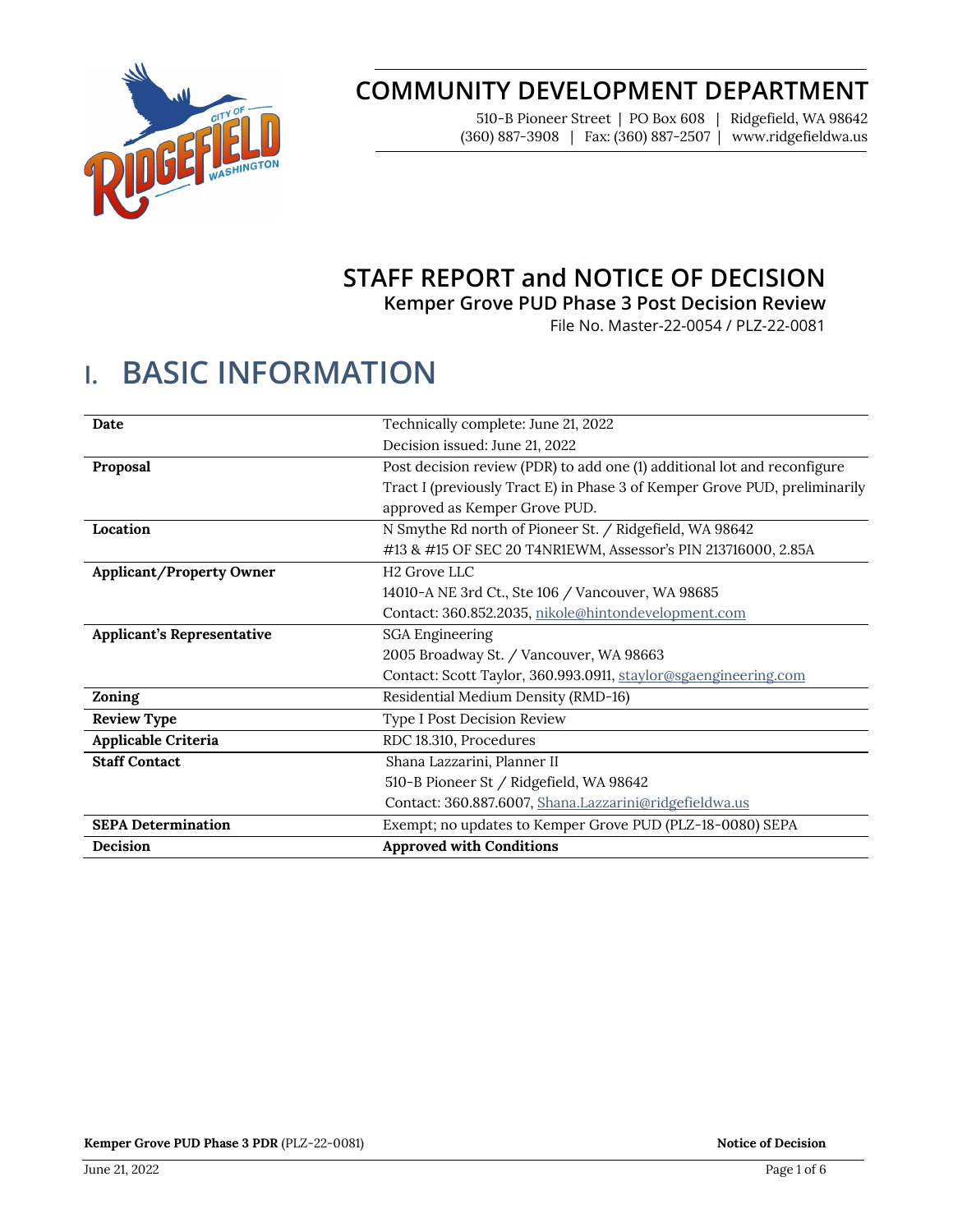# **II. BACKGROUND AND PROPOSAL**

The Kemper Grove Estates Planned Unit Development (PUD) (PLZ-18-0080) was approved using a Type III quasijudicial review process on February 13, 2019. The approved PUD included 188 single-family attached and detached lots in the Residential Low Density 6 (RLD-6) and Residential Medium Density (RMD-16) zones. Per the approval, density allowed in the RMD-16 zone was between 98 and 197 units and density in the RLD-6 zone was between 6 and 9 units.



### **Figure 1. Approved preliminary PUD Phase 3 (PLZ-18-80)**

The applicant proposes to add an additional lot to the development and reconfigure eight (8) lots and park tract I (previously tract E) located in Kemper Grove PUD Phase 3, in the southeastern corner of parcel 213716000.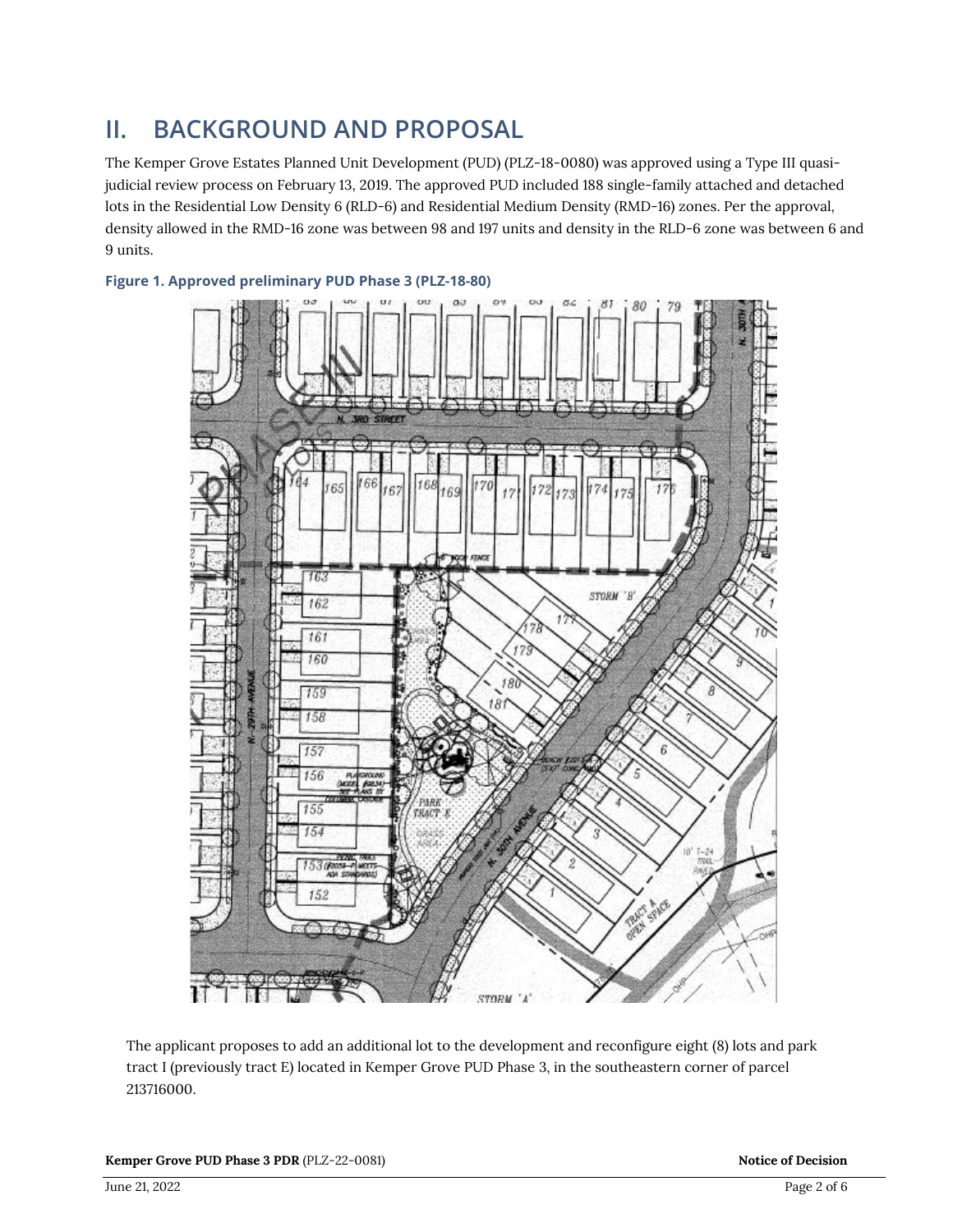

### **Figure 2. Kemper Grove PUD Phase 3 PDR (PLZ-22-080)**

### **III. PROCEDURE**

The following summarizes key application processing procedures for the proposal in accordance with RDC 18.310. An application for post decision review is not subject to a pre-application review.

| February 13, 2019 | PLZ-18-0080 Kemper Grove PUD final order signed     |
|-------------------|-----------------------------------------------------|
| June 1, 2022      | Post decision review land use application submitted |
| June 21, 2022     | Application found technically complete              |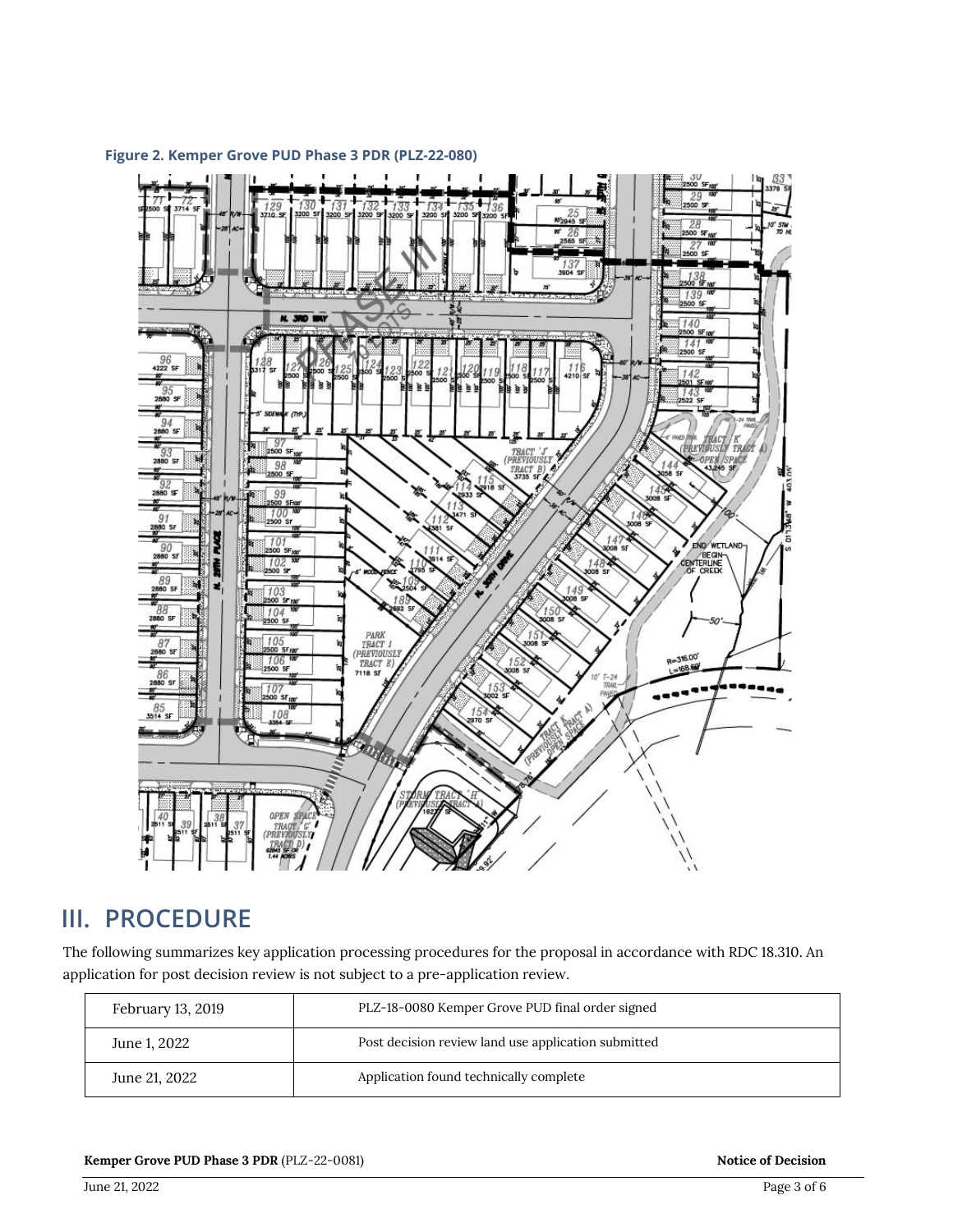## **IV. FINDINGS**

### A. Post Decision Review (RDC 18.310.160)

Except for recorded plats, post decision procedures may modify a development without necessarily subjecting the change to the same procedure as the original application. Per RDC 18.310.160.C.2, an application for post decision review of a Type II decision shall be subject to a Type I review procedure if it:

*a. Does not increase the potential adverse impact of the development authorized by the decision; and*

*b. Is consistent with the applicable law or variations permitted by law, including a permit to which the development is subject; and*

- *c. Does not involve an issue of broad public interest, based on the record of the decision; and*
- *d. Does not require additional SEPA review.*
	- The SEPA submitted and reviewed with the preliminary application was for 189 lots. One lot was subsequently removed. The addition of this lot back into the development does not alter the amount of critical areas or their protection.

#### **Findings**

Staff finds that the proposal does not involve a matter of broad public interest based on the record of the decision and is needed to address minor changes in the facts of the case. The proposal does not necessitate further SEPA review.

The following changes have been made and approved through previous reviews.

- Phase 1 removed two lots to make room for the necessary stormwater facility. These lots were shifted to phase 3.
- Phase 2 removed two lots to create a park and retain the large Oregon White Oak on the west edge of the project. These lots were shifted to phase 4.
- Phase 3 open space and park area was adjusted to meet staff review requirements. Line of sight back into the park area was questionable and the shape of open space was adjusted to not be so deep. The hearings examiner required that the park area in phase 5 serve as the primary open space for the project. The additional lot in phase 3 is proposed in the center area discussed here.
- Phase 4 removed the stormwater facility in the NW corner of the site and coordinated with Kemper Loop Subdivision to the north to share their stormwater facility. Four lots were relocated to the NW corner of phase 4.
- Phase 5 removed two flag lots in the NE corner of the project. This created more space for the neighborhood park, now known as Demelo Park.

Based on the following, the proposal does not increase the potential adverse impact of the development:

- The proposal increases the total number of lots in Kemper Grove PUD from 188 to 189. Per the original approval, Kemper Grove PUD density would allow 104 to 206 units. Adding one additional lot does not exceed maximum density allowed.
- The proposal maintains the minimum lot area of 2,500 square feet and minimum lot width of 20 feet approved through the preliminary PUD approval for attached lots.

#### **Kemper Grove PUD Phase 3 PDR** (PLZ-22-0081) **Notice of Decision Notice of Decision**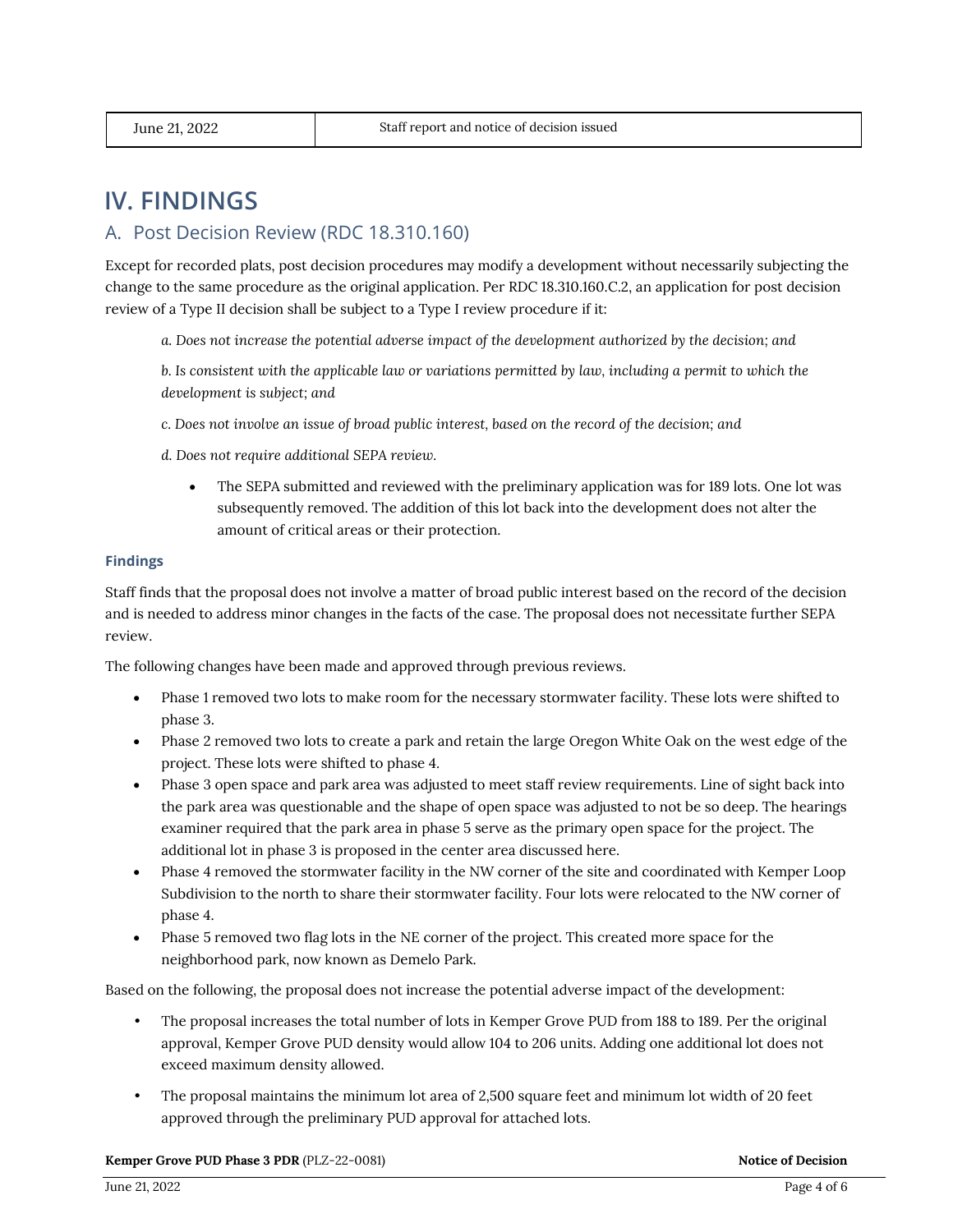- The proposal does not impact any critical areas or buffers.
- The proposal modifies Park Tract I (previously Tract E) and reduces the area from 18,901 to 7,118. The minimum open space that was required for Kemper Grove PUD was 25% of the 29.54 gross acres site. The open space provided in the preliminary approval superseded the minimum requirements (approximately 30% total). With the reduction of 0.27 acres within Park Tract I, the open space requirements will remain compliant.
- The amount of open space has increased since the original approval. The 2018 proposal approved 8.85 acres of open space tracts. The current opens space is 9.45 acres.

Staff finds that the proposal meets the post decision review criteria subject to the following **conditions of approval:**

- This decision applies to Kemper Grove PUD Phase 3 only. Changes to other phases are subject to separate post-decision review.
- The applicant shall comply with the conditions of approval associated with PLZ-18-0080 and PLZ-18-0082, unless modified herein.

### B. Engineering

Engineering staff reviewed the PDR submittal and have no comments.

### C. Fire District

If applicable, Clark-Cowlitz Fire Rescue requires separate plan review. As a **condition of approval**, the applicant shall contact staff to determine if a Fire District plan review is needed. (contact: Josh Taylor, Deputy Fire Marshal, [Josh.Taylor@clarkfr.org\)](mailto:Josh.Taylor@clarkfr.org).

# **V. DECISION**

The City of Ridgefield, after review and consideration of the application materials, public comment, and applicable approval criteria, grants **APPROVAL** to the Kemper Grove PUD Phase 3 Post Decision Review project subject to compliance with the following **conditions of approval**:

# **VI. CONDITIONS OF APPROVAL**

- 1. Unless otherwise specified herein, at the time of construction and at all times thereafter, the development shall comply with all approval requirements established in applicable plans, policies, regulations and standards adopted at the time of this application, including but not limited to, the Ridgefield Urban Area Comprehensive Plan (RUACP), the Ridgefield Capital Facilities Plan (RCFP), the Ridgefield Development Code (RDC), the Ridgefield Engineering Standards for Public Works (Engineering Standards), current water and sanitary sewer plans, and the Stormwater Management Manual for the Puget Sound Basin (Puget Sound Manual).
- 2. Pursuant to RCW 27.53.060 it is unlawful to remove or alter any archaeological resource or site without having obtained a written permit from the Washington State Office of Archaeology and Historic Preservation. Upon any discovery of potential or known archaeological resources at the subject site prior to or during on-site construction, the Developer, contractor, and/or any other parties involved in construction shall immediately cease all on-site construction, shall act to protect the potential or known historical and cultural resources area from outside intrusion, and shall notify, within a maximum period of twenty-fours from the time of discovery, the City of Ridgefield Community Development Department of said discovery.